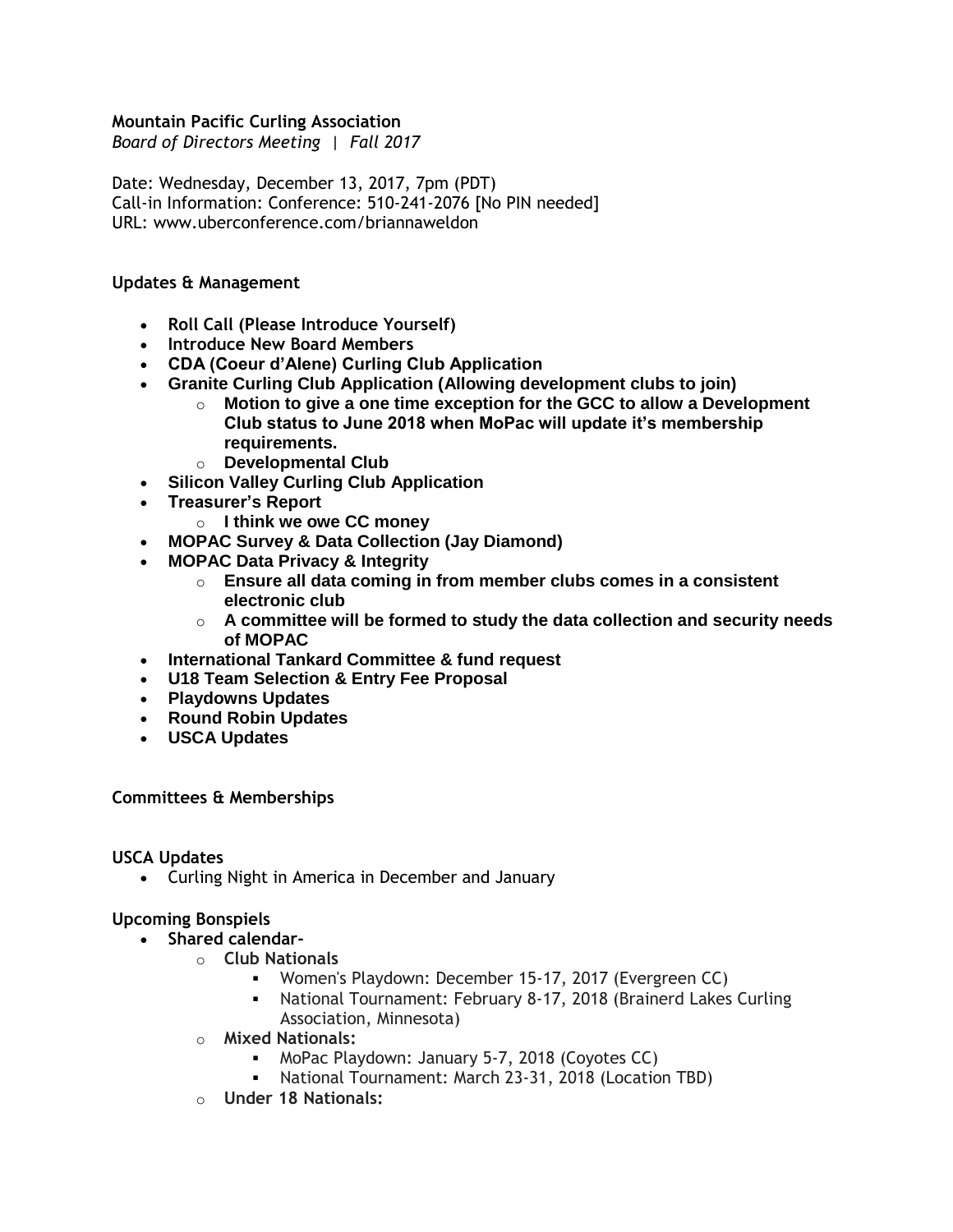# o **Arena Nationals: (USCA is governing body)**

- National Event: May 1-6, 2017 at Utah Olympic Oval Curling Club
- o **And here is the link to the USCA championship schedule:**  [http://www.teamusa.org/usa-curling/events/championships-microsite/inside](http://www.teamusa.org/usa-curling/events/championships-microsite/inside-the-championships/national-championship-events)[the-championships/national-championship-events](http://www.teamusa.org/usa-curling/events/championships-microsite/inside-the-championships/national-championship-events)

## **Board Updates:**

• **What are your club's plans for the Olympics?**

**Topics for Next Meeting:**

•

# **Next meetings/ Save the Date:**

| Spring: Sunday, March 11, 2018, 7pm PST                                  | March - 2nd Sunday      |
|--------------------------------------------------------------------------|-------------------------|
| Summer: Monday, June 11, 2018 7pm PDT<br>(Annual Meeting)                | June - 2nd Monday       |
| Fall: Tuesday, September 11, 2018 7pm PDT                                | September - 2nd Tuesday |
| Winter: Wednesday, December 12, 2017, 7pm PST   December - 2nd Wednesday |                         |

## **Attendees:**

|   | <b>Matt Gamboa</b>   | <b>USCA Representative</b> | matt@hollywoodcurling.org |
|---|----------------------|----------------------------|---------------------------|
| X | Ron Kloth            | Coyotes CC                 | coyotes@mopacca.org       |
| Χ | Steph Jensen         | Hollywood CC               | hollywood@mopacca.org     |
|   | John Tryon           | <b>Orange County CC</b>    | occurling@mopacca.org     |
| X | Jay Diamond          | <b>SFBACC</b>              | sfbacc@mopacca.org        |
|   | <b>Brian Feldman</b> | Wine County CC             | wccc@mopacca.org          |
| X | Jared Belsher        | <b>Boise CC</b>            | boise@mopacca.org         |
|   | Michelle Applebee    | <b>McCall CC</b>           | mccall@mopacca.org        |
|   |                      |                            |                           |